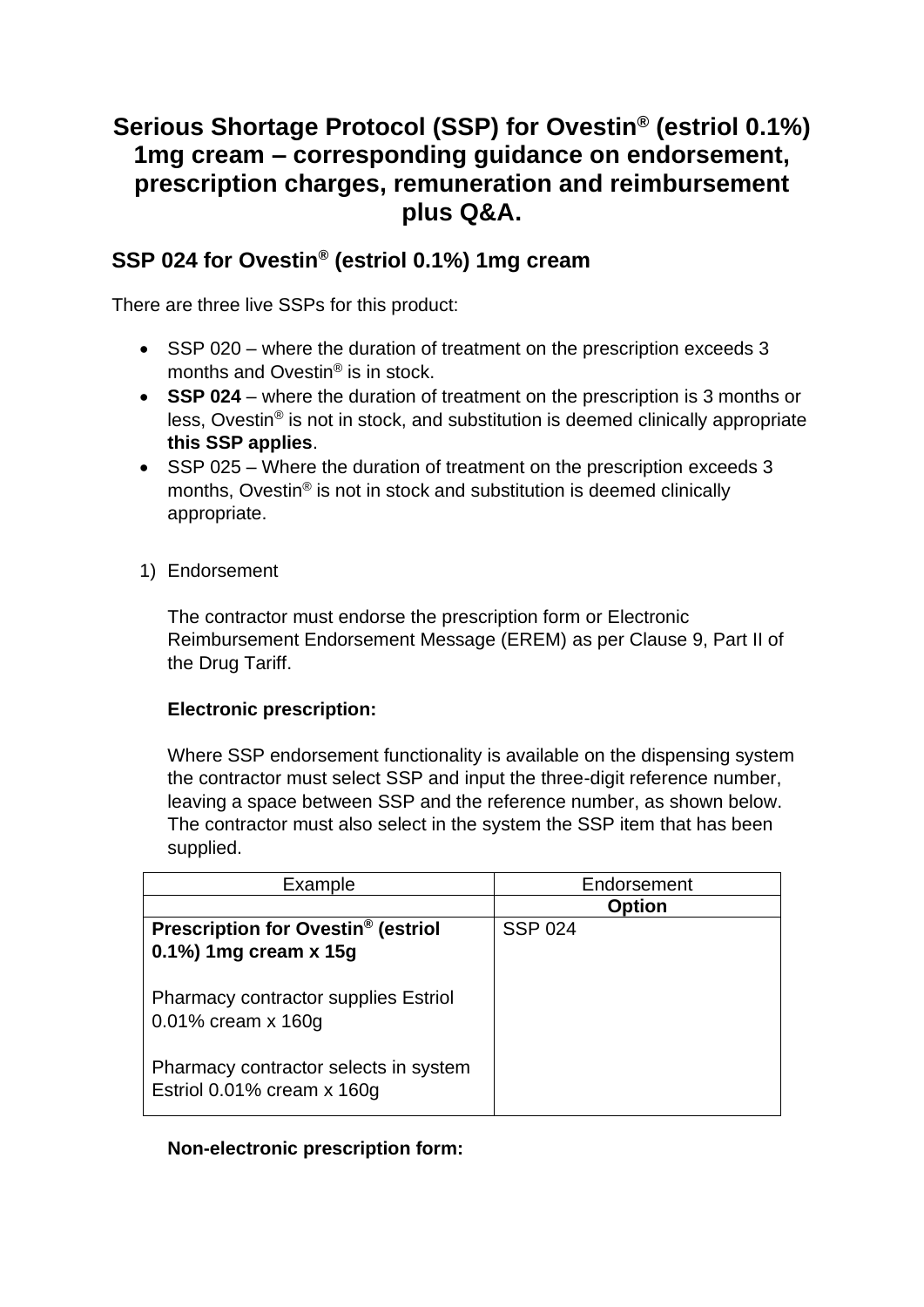| Example                                                                                        | Endorsement                                                |
|------------------------------------------------------------------------------------------------|------------------------------------------------------------|
|                                                                                                | <b>Option</b>                                              |
| Prescription for Ovestin <sup>®</sup> (estriol                                                 | <b>SSP 024</b>                                             |
| $0.1\%$ ) 1mg cream x 15g<br><b>Pharmacy contractor supplies Estriol</b><br>0.01% cream x 160g | Pharmacy contractor endorses<br>Estriol 0.01% cream x 160g |

#### 2) Prescription charges

Where the quantity prescribed for Ovestin<sup>®</sup> (estriol 0.1%) 1mg cream is for **less** than three months, pharmacy contractors must take one prescription levy, where supply is in accordance with this SSP 024.

#### 3) Remuneration

Supply in accordance with this SSP 024 will result in the following fees being paid to the contactor:

- One Single Activity Fee (£1.27)
- One SSP fee (£5.35)
- 4) Reimbursement

The supplied product in accordance with this SSP 024 will be reimbursed as if it was dispensed against a prescription. In this instance, contractors will be reimbursed the Part VIIIA reimbursement price for the quantity supplied for Estriol 0.01% cream.

The reimbursement price will account for VAT payment.

# **Q&A**

#### **Will the SSP apply to cross-border prescriptions?**

Yes. Patients from England, Scotland, Wales or Northern Ireland who present their prescriptions for Ovestin® (estriol 0.1%) 1mg cream are eligible to receive a substituted product under the terms of this SSP 024.

#### **Does the SSP apply to private prescriptions?**

Yes. The scope of this SSP 024 applies to valid prescriptions that meets the requirements of the Human Medicine Regulations 2012, so it would cover both NHS and private prescriptions, unless where it stated otherwise on the SSP itself.

#### **Will prescription charges apply under the SSP?**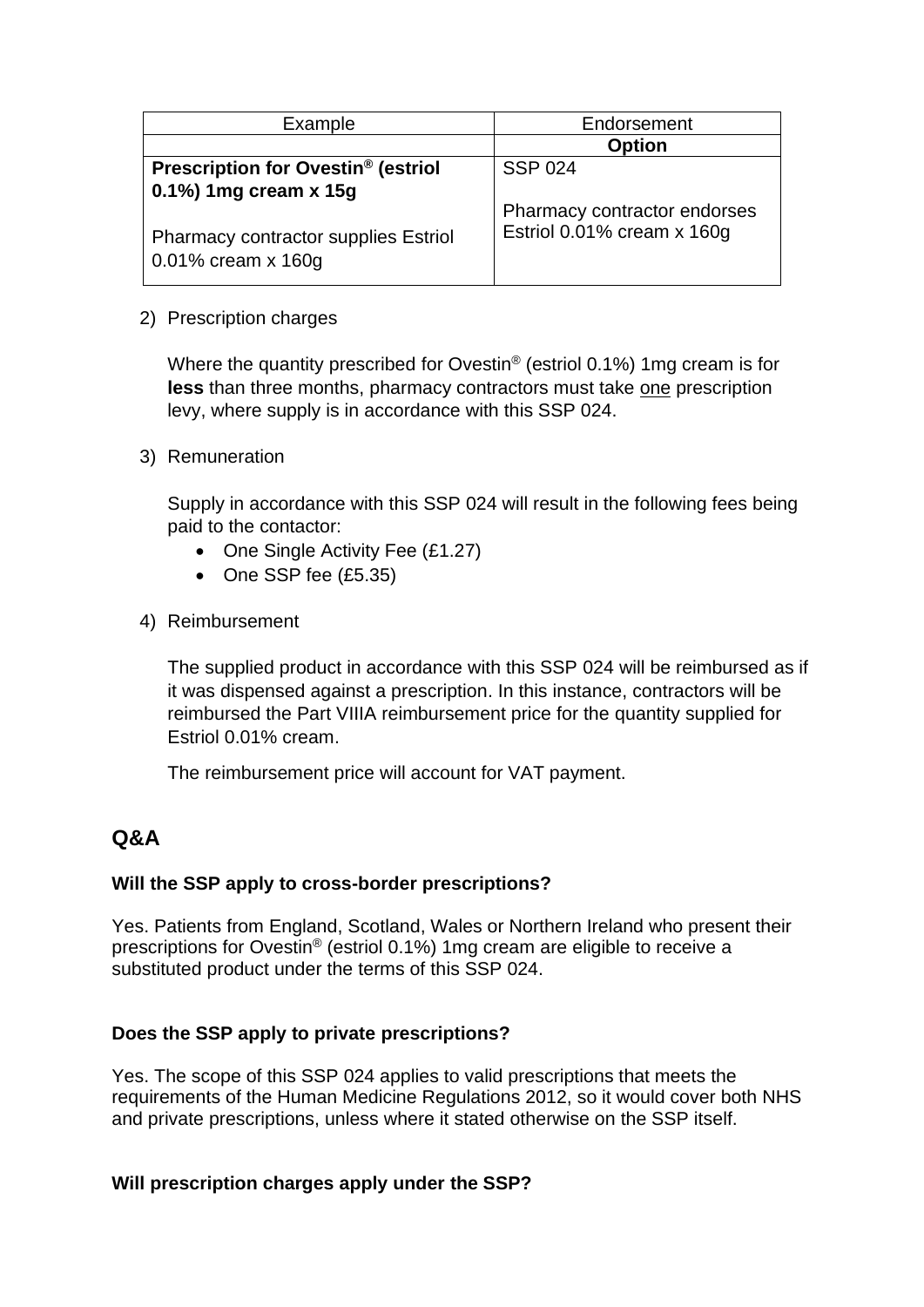Yes, for prescriptions with a quantity less than three-months, patients who are not exempt from prescription charges would continue to pay for this as usual.

### **Can pharmacists use their professional judgement to supply an alternative product to patients?**

Supply in accordance with this SSP 024 only allows supply of a specific substitution up to the duration of treatment prescribed. However, if the pharmacist thinks that an alternative product, would be suitable for the patient they should either contact the prescriber to discuss this (with the patient's consent) or direct the patient back to the prescriber.

#### **How would the pharmacists determine the dosage of Ovestin® and what should be supplied in accordance with this SSP?**

Where the prescribed dosage of Ovestin<sup>®</sup> is unclear, the pharmacist will need to discuss with the patient *and* use their professional judgment. When determining what should be supplied in accordance with this SSP 024, please refer to Annex A.

#### **How would pharmacists determine a three-month supply?**

Where it is not clear from the prescription what constitutes a three-month supply, the pharmacist will need to discuss with the patient *and* use their professional judgment.

#### **What should pharmacists supply if the prescription states more than three months' supply should be dispensed?**

If the prescription states that more than three months' supply is to be dispensed, the pharmacist should consider if supply in accordance with either of the following two SSPs would be appropriate:

- SSP 020 (where the duration of treatment on the prescription exceeds 3 months and Ovestin® is in stock)
- SSP 025 (Where the duration of treatment on the prescription exceeds 3 months, Ovestin® is not in stock and substitution is deemed clinically appropriate).

#### **Can pharmacists supply more than three months' supply?**

No, in accordance with this SSP 024, pharmacists will only be able to dispense the substituted product when the prescribed duration of treatment is three months' or less. Patients should be made aware that under the terms of this SSP 024, the prescription will be deemed complete, and no further supply can be made from the same prescription.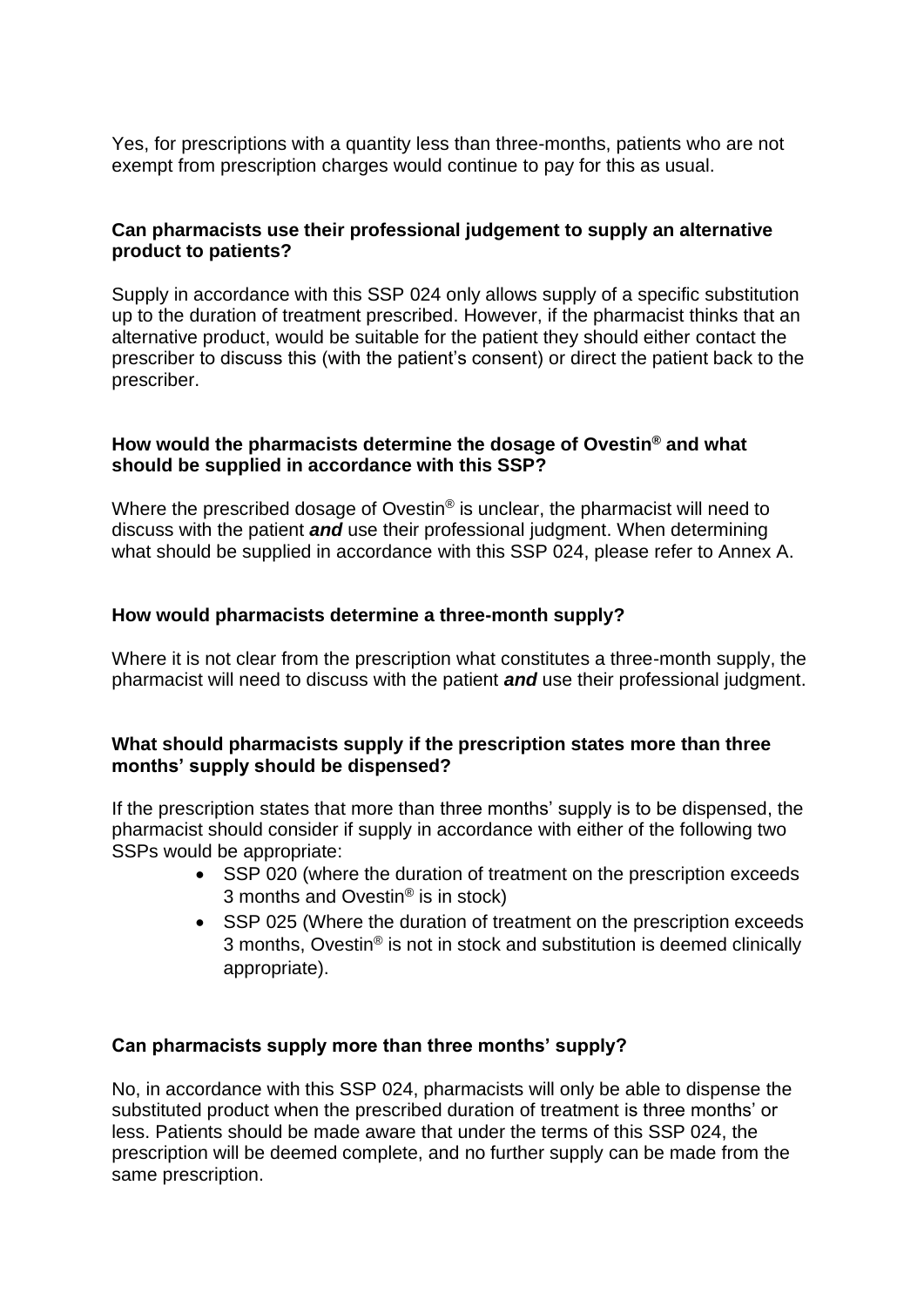#### **What can a pharmacist do if the patient does not consent to receiving the medicine supplied in accordance with this SSP?**

Where a patient does not consent to receiving a substituted product in accordance with this SSP 024, the pharmacist should use their professional judgement to determine if other SSPs could be applicable.

Pharmacists in England must consider under their NHS terms of service if it is "reasonable and appropriate" to supply in accordance with this SSP 024 or another SSP, such as SSP 020 or SSP 025. If the pharmacist concludes that it is not reasonable or appropriate to supply the medication in accordance with any of the SSPs, the pharmacist must consider if they can dispense the prescription in the usual way 'in a reasonable timescale'. If they can, the ordinary obligation to dispense in accordance with the prescription applies. If they cannot, because the pharmacist has insufficient supply to fulfil the prescribed quantity within a reasonable timescale, the pharmacist may return the prescription, but if they do so, the pharmacist must provide the patient with appropriate advice about going back to the prescriber.

In the event that the pharmacist concludes that it is reasonable and appropriate to dispense in accordance with the SSP, but the patient persists in refusing to accept the option of a substituted product, the pharmacist may advise the patient that they will dispense in accordance with the SSP or not at all, if that is in accordance with their professional judgement.

The patient retains the right to either accept the professional decision of the pharmacist or to ask for their prescription to be returned to them.

#### **Does the SSP apply to other Hormone Replacement Therapies?**

No, this SSP 024 only applies to prescriptions for Ovestin® (estriol 0.1%) 1mg cream.